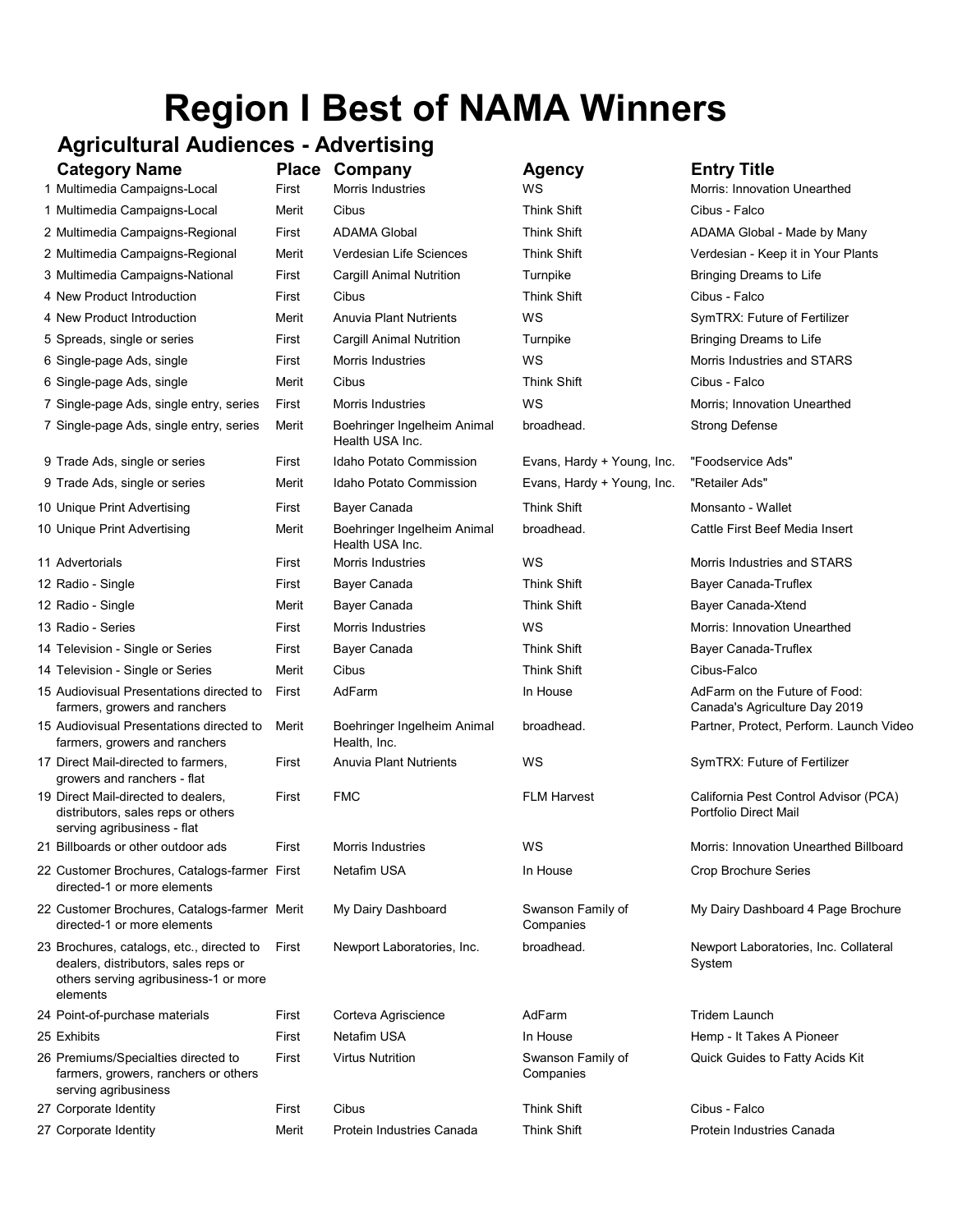## Agricultural Audiences - Public Relations

| <b>Category Name</b>                                                                                            |       | <b>Place Company</b>                           | <b>Agency</b>                    | <b>Entry Title</b>                                                     |  |  |  |
|-----------------------------------------------------------------------------------------------------------------|-------|------------------------------------------------|----------------------------------|------------------------------------------------------------------------|--|--|--|
| 29 Overall PR Program - directed to<br>farmers, growers, ranchers or others<br>serving agribusiness             | First | <b>Grow West</b>                               | Clutch                           | Grow West Brand Launch                                                 |  |  |  |
| 29 Overall PR Program - directed to<br>farmers, growers, ranchers or others<br>serving agribusiness             | Merit | <b>Nutrien</b>                                 | AdFarm                           | <b>ESN NAFB Booth</b>                                                  |  |  |  |
| 30 Media Relations                                                                                              | First | Idaho Potato Commission                        | Evans, Hardy + Young, Inc.       | The Big Idaho Potato Hotel                                             |  |  |  |
| 30 Media Relations                                                                                              | Merit | Newport Laboratories, Inc.                     | broadhead.                       | <b>Adjuvant Education</b>                                              |  |  |  |
| 32 News or Feature Article-Trade Media                                                                          | First | Dan Zinkand Comm., LLC                         | In House                         | Midwest Sessions Increase Interest in<br><b>Cover Crops</b>            |  |  |  |
| 32 News or Feature Article-Trade Media                                                                          | Merit | AdFarm                                         | In House                         | Beyond the Hype of Blockchain                                          |  |  |  |
| 33 Persuasive Writing                                                                                           | First | <b>Think Shift</b>                             | In House                         | Think Shift - NAFTA                                                    |  |  |  |
| 34 News Release-Ag Media                                                                                        | First | Cargill                                        | In House                         | Great American Milk Drive Campaign<br>Results                          |  |  |  |
| 35 Events - Customer                                                                                            | First | <b>Bayer Crop Science</b>                      | Paradowski Creative and<br>Happy | Bayer Vegetable Seeds Division,<br>"Agriculture & Innovation Showcase" |  |  |  |
| 44 Audio/Video Feature or Testimonial                                                                           | First | <b>Bayer Crop Science</b>                      | Rhea + Kaiser                    | Bayer Horticulture Testimonial Videos                                  |  |  |  |
| 44 Audio/Video Feature or Testimonial                                                                           | Merit | <b>Morris Industries</b>                       | ws                               | <b>Morris Testimonials</b>                                             |  |  |  |
| <b>Agricultural Audiences -</b><br><b>Digital</b>                                                               |       |                                                |                                  |                                                                        |  |  |  |
| 45 Advertising on the Web - directed to<br>farmers, ranchers or growers, and all<br>others serving agriculture  | First | Verdesian Life Sciences                        | <b>Think Shift</b>               | Verdesian - Keep it in Your Plants                                     |  |  |  |
| 45 Advertising on the Web - directed to<br>farmers, ranchers or growers, and all<br>others serving agriculture  | Merit | <b>ADAMA Global</b>                            | <b>Think Shift</b>               | ADAMA Global- Made by Many (Online<br>Video)                           |  |  |  |
| 46 Internet Website - directed to farmers, First<br>ranchers or growers, and all others<br>serving agribusiness |       | Boehringer Ingelheim Animal<br>Health USA Inc. | broadhead.                       | LockoutTeatSealant.com                                                 |  |  |  |
| 46 Internet Website - directed to farmers, Merit<br>ranchers or growers, and all others<br>serving agribusiness |       | Vive Crop Protection                           | ws                               | Vive Crop Protection Website                                           |  |  |  |
| 47 Blogs                                                                                                        | First | <b>Think Shift</b>                             | In House                         | <b>Agri-Culture Content Series</b>                                     |  |  |  |
| 48 Community Building and Engagement - First<br>Social Campaign                                                 |       | Netafim USA                                    | Pollack PR Marketing Group       | Saltwater - A Texas Farm's Future<br>Hangs in the Balance              |  |  |  |
| 48 Community Building and Engagement - Merit<br>Social Campaign                                                 |       | Netafim USA                                    | Pollack PR Marketiing Group      | The Pioneers - Industrial Hemp Farming<br>in South Carolina            |  |  |  |
| 49 Social tactic - a specific activity                                                                          | First | AdFarm                                         | In House                         | Life's Simple Ingredient Family Day<br>Contest                         |  |  |  |
| 50 Smartphone Apps                                                                                              | First | Boehringer Ingelheim Animal<br>Health USA Inc. | broadhead.                       | Lockout Tube Hunt Game                                                 |  |  |  |
| 52 Digital Marketing Tools                                                                                      | First | Nutrien                                        | AdFarm                           | <b>ESN Spotify Playlist</b>                                            |  |  |  |
| 52 Digital Marketing Tools                                                                                      | Merit | Verdesian Life Sciences                        | Think Shift                      | Verdesian - Keep it in Your Plants                                     |  |  |  |
| <b>Consumer Audiences</b>                                                                                       |       |                                                |                                  |                                                                        |  |  |  |
| 55 Company or Producer-Funded PR<br>campaign directed to consumers                                              | First | Mushroom Council                               | <b>FLM Harvest</b>               | Blended Burger Project: Home Edition                                   |  |  |  |
| 56 Company or Producer-Funded PR<br>campaign element directed to<br>consumers                                   | First | Alberta Wheat Commission                       | AdFarm                           | Life's Simple Ingredient Partnership with<br>Crème                     |  |  |  |
| <b>Specialty Audiences</b>                                                                                      |       |                                                |                                  |                                                                        |  |  |  |
| 59 Specialty advertising campaign                                                                               | First | Elanco Canada                                  | WS                               | Share Everything                                                       |  |  |  |
| 59 Specialty advertising campaign                                                                               | Merit | Elanco Canada                                  | WS                               | Who's Your Dog? Who's Your Cat?                                        |  |  |  |
| 61 Specialty campaign elements - single<br>or series                                                            | First | Cat Healthy                                    | WS                               | Cat Healthy Infographic                                                |  |  |  |